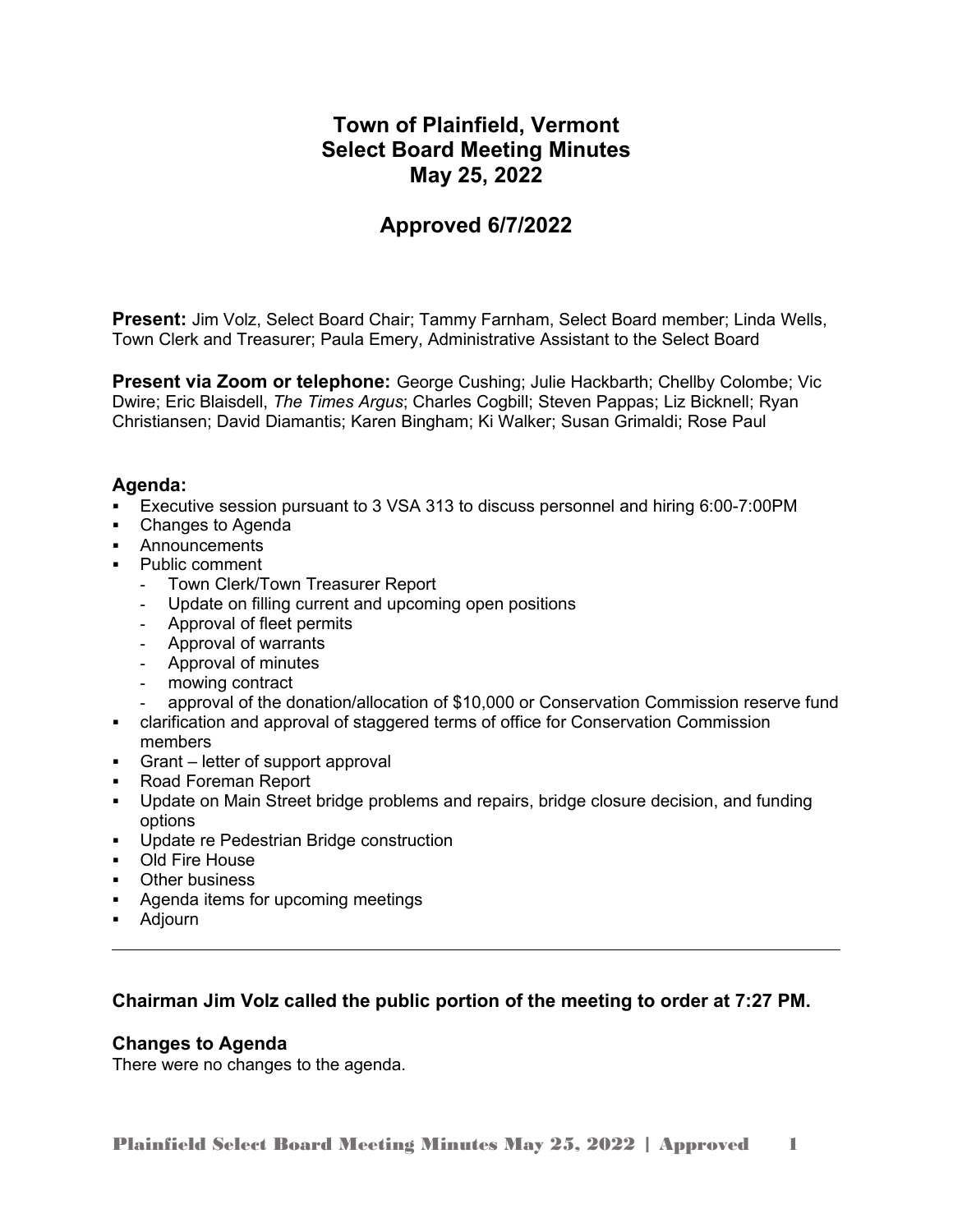## **Announcements**

There were no announcements.

#### **Public Comment**

Public comment was taken at the beginning of the Executive Session, there was no additional public comment.

#### **Town Clerk/Town Treasurer Report**

Update on Filling Current and Upcoming Open Positions

Wells reported that there have been many applications on Indeed for the Assistant Clerk/Treasurer position, but the new hire must live in Plainfield, which excluded many applicants. Wells requested that the Select Board interview three applicants, one of which is interested in both positions, stating that she would like the new hire to begin on July 1 so that they can be trained. Wells will send resumes to the Select Board for their review.

Approval of Fleet Permits

#### **Thayer moved to approve fleet permits for the following, and the motion carried.**

Donald Moore, Jr. of Barnet, VT

AmeriGas of St. Albans, VT

#### Approval of Warrants

#### **Farnham moved to approve payroll warrants from May 6, 7, and 14 and accounts payable warrants from May 4, 18, and 19, and the motion carried.**

Approval of Minutes

The approval of minutes was moved to the June 7 meeting.

Approval of the Donation/Allocation of \$10,000 of Conservation Commission Reserve Fund to Assist Brickey Brothers Farmland Conservation Project on Upper Road

Rose Paul reported that the Conservation Commission received an application for funds from the Conservation Fund to help with conservation of the Brickey Farm, also known as the McLaren Farm, on the Upper Road because the [Vermont] Land Trust has been asked to put a permanent conservation easement onto the farm by the owners. The total area to be conserved is 162 acres. The total project cost is \$409,000.00. The Vermont Housing Conservation Board has approved a request for \$399,000.00 to purchase the conservation easement. The Land Trust and owners are asking for \$10,000.00 from the Plainfield Conservation Fund to make up the difference. The Conservation Commission has reviewed the application and found that the project meets their requirements for funding and that the application is in alignment with the Town Plan goals of conservation of agricultural and forest land.

Thayer raised a concern that taxes were not paid on the property for three years. Rose Paul clarified that the landowner will receive the funds from the sale and will be able to pay back taxes, and that the landowner can appeal to the town listers to change the assessed value of the property.

#### **Thayer moved that the Select Board make a commitment to make a contribution of \$10,000.00 from the Conservation Fund to the preservation of the property currently owned by the estate of Steve McLaren, and the motion carried.**

#### Mowing Contract

Rose Paul proposed to use Conservation Commission funds to pay for two mowings of the path in the Town Forest. The Conservation Commission would like to mow the path once in early June and again at the end of July in order to manage ticks. The money to pay for the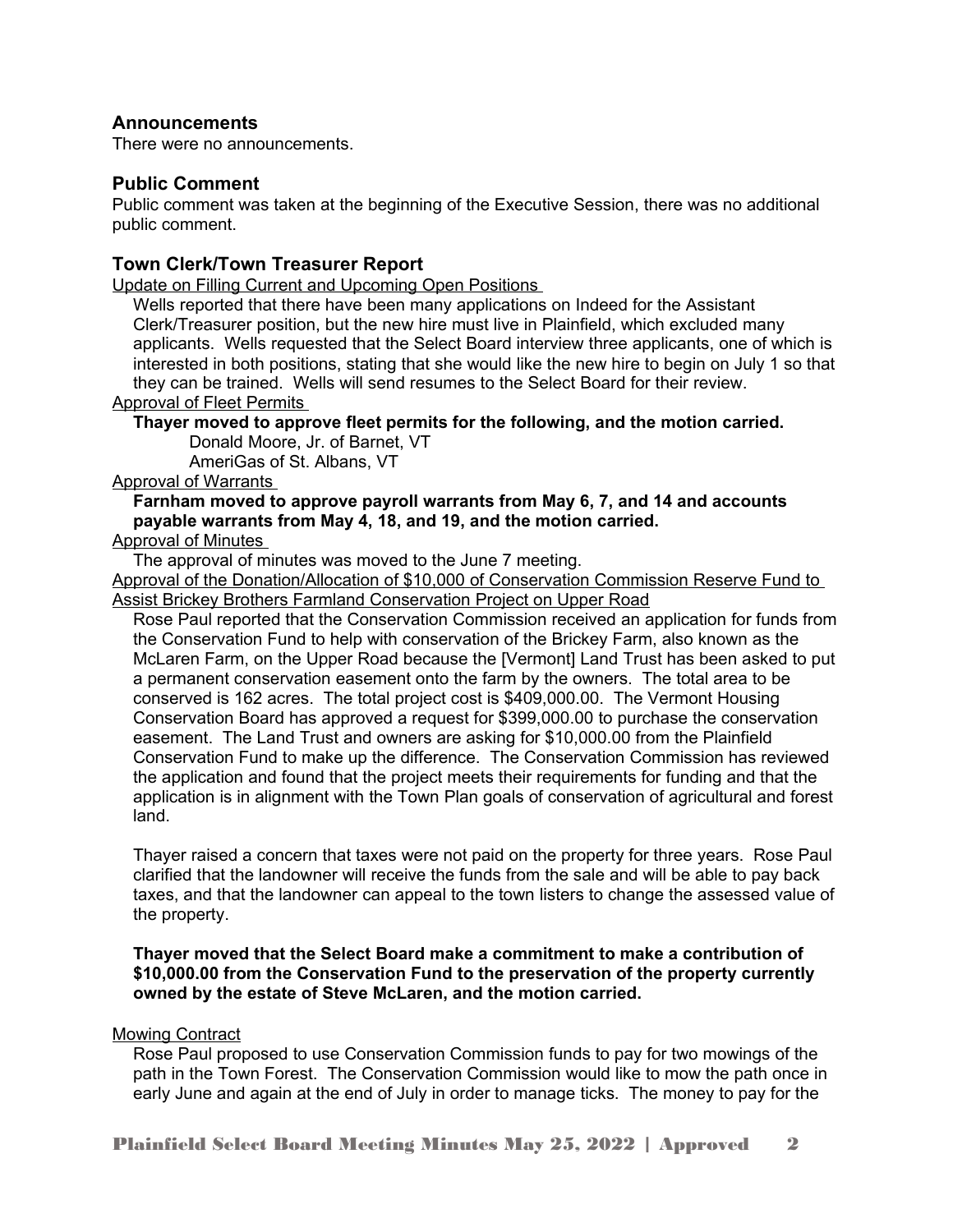mowing will come from the Town Forest Fund, the logging of the property, and plant sale proceeds.

#### **Thayer moved to authorize the Conservation Commission to enter into a mowing contract not to exceed \$920.00, and the motion carried.**

Clarification and Approval of Staggered Terms of Office for Conservation Commission Members Thayer clarified the following terms on the Conservation Commission:

- Mary Trerice was reappointed this year with a term ending in 2025
- Serena Matt and Julie Hackbarth were reappointed last year, with terms expiring in 2024
- Becky Atchinson and Rose Paul are serving terms that will end in 2023.

# **Thayer moved to ratify the above terms and the motion carried.**

# **Letter of Support for Grant**

Christian Meyer of the Central Vermont Regional Planning Commission (CVRPC) requested a letter from the Select Board showing support for replacement of Town Bridge 21, which is on Brook Road in the village. Bob Atchinson, Plainfield's representative on CVRPC's Transportation Advisory Committee, worked with Meyer to put the bridge on VTrans' Capital Program. If chosen, funding for replacement of the bridge will be 80% federal, 10% state, and 10% town. The State of Vermont will run the project, including design and construction. The town's expense will be higher if the bridge is replaced using FEMA funding.

## **Health Center Gully**

Meyer noted that he sent the easement agreement from the Mathews' and Health Center's attorneys to the Select Board. The Select Board will review the letter at the June 7 meeting.

## **Road Foreman Report**

Nolan wasn't present. Farnham reported that the Road Crew has been working on ditching on the Gray Road and grading roads.

# **Update on Main Street Bridge and Pedestrian Bridge Construction**

Farnham reported that they are trying to establish the cost of closing the bridge for one month versus keeping one lane open. She detailed the cost of closing the bridge for one month:

- Ambulance staffed 24/7 and at the village Fire Station at \$80/hour (two people) for one month at \$57,000.00.
- East Montpelier will cover ambulance services on the other side of Route 2
- Fire truck for north side of Route  $2 $11,000.00$  for one month, \$16,000.00 two months

Farnham's next step is to get these numbers to Ross Gowan.

There was discussion about replacing the "No Jumping" sign.

Rose Paul, representing the Board of Directors of the Plainfield Co-op, requested that the Select Board consider providing mitigation funds, possibly from ARPA, to offset the loss of business during bridge closure. Farnham mentioned that people will be able to cross the bridge by foot, but that the connection from Main Street to Route 2 East [in front of the old Hardware Store] will be closed. [Vehicles will not be able to turn left into the village when approaching from the east.] Farnham mentioned that there was discussion about creating a delivery channel from Route 2 to the co-op.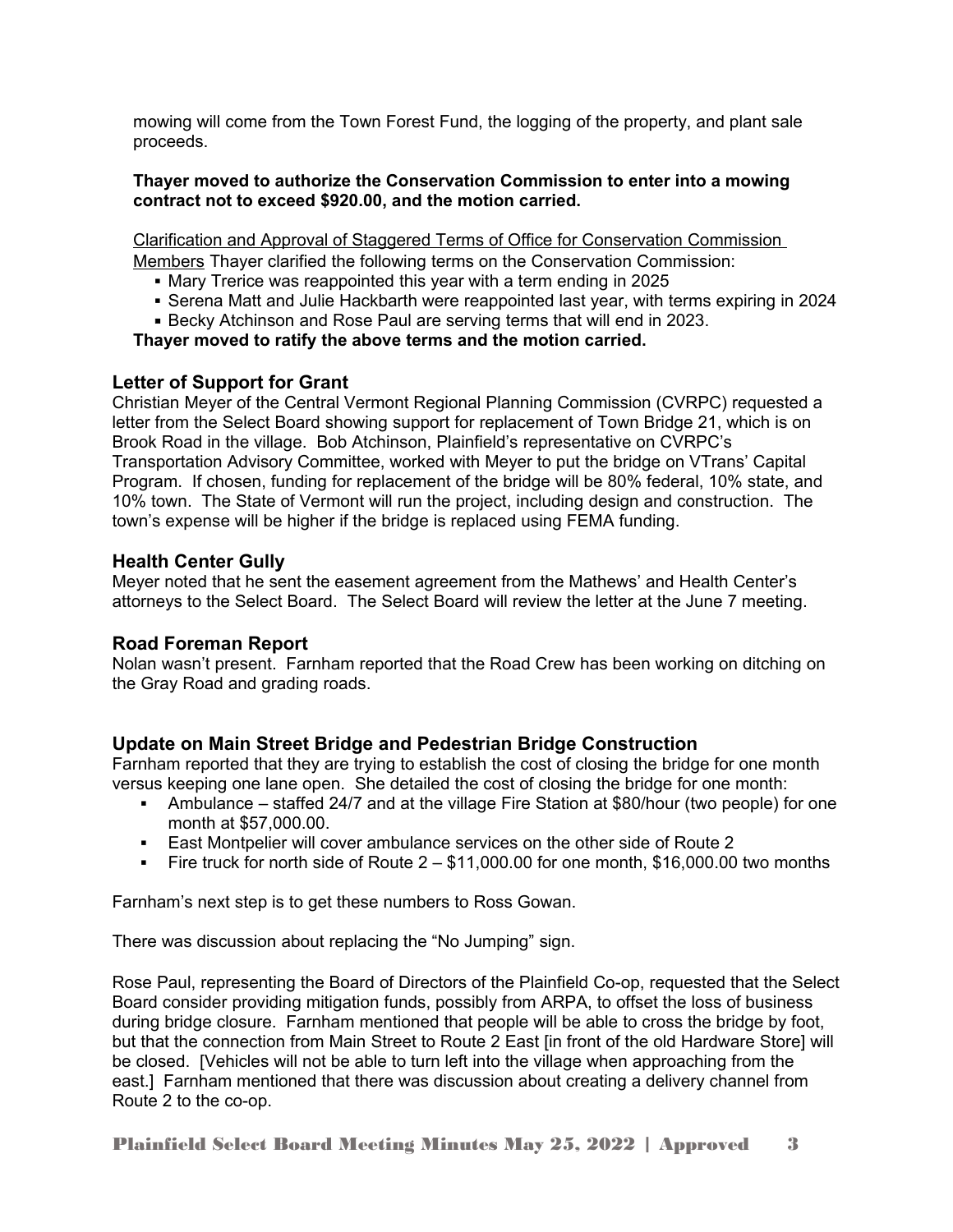Farnham said that if they choose to do the project with one lane open, it will last for three months, and the area in front of the former Hardware Store will be blocked off for three months.

Thayer noted that the Select Board learned recently that the repair will have more integrity if they can complete it in one month.

#### **Old Fire House**

Walker reported that he was informed that the attic of the Old Fire House contains vermiculite that has asbestos in it. He received estimates of \$7,650.00 and \$9,550.00 for asbestos removal and requested that the Select Board decide which bid to go with. David Diamantis, who was present at the meeting, was asked to weigh-in and he urged the town to go with the higher bid because of the containment that Midstate Asbestos Removal offers.

Susan Grimaldi, of the Plainfield Historical Society, stated that testing for asbestos was done recently and that she secured a claim from the vermiculite manufacturer that covers 60% of the cost of removal. She has sent the vermiculite claim information to the Select Board. She noted that the claim has to be submitted by town officials.

It was determined that there is enough money to cover the cost of asbestos removal in the budget, and **Farnham moved to approve the Midstate Asbestos Removal bid of \$9,550.00 to come out of the Municipal Buildings Fund. The motion carried.** 

#### **Thayer moved that Volz sign the contract for asbestos removal and the motion carried.**

Walker requested that he be compensated for his time in arranging the asbestos removal. He will send a statement to the Select Board.

Grimaldi noted that the maximum reimbursement for Zonolite insulation removal is \$4,270.62 or up to 55% of the abatement cost.

## **Other Business**

There was no other business.

## **Agenda Items for Upcoming Meetings**

## **June 7, 2022**

- Approval of easement for Health Center Gully
- Purchase of materials by Road Commissioner
- Vermiculite claim from Susan Grimaldi and Old Fire House
- Plainfield Coop request for reduced rental fee for November event
- Recreation Committee summer program grant update
- **Special permit liquor license for event.**

**At 8:45PM, Thayer moved to go into Executive Session for further consideration of the hiring of a Road Foreman and other personnel issues, per 3 VSA, Section 313. The motion carried and the public portion of the meeting ended.**